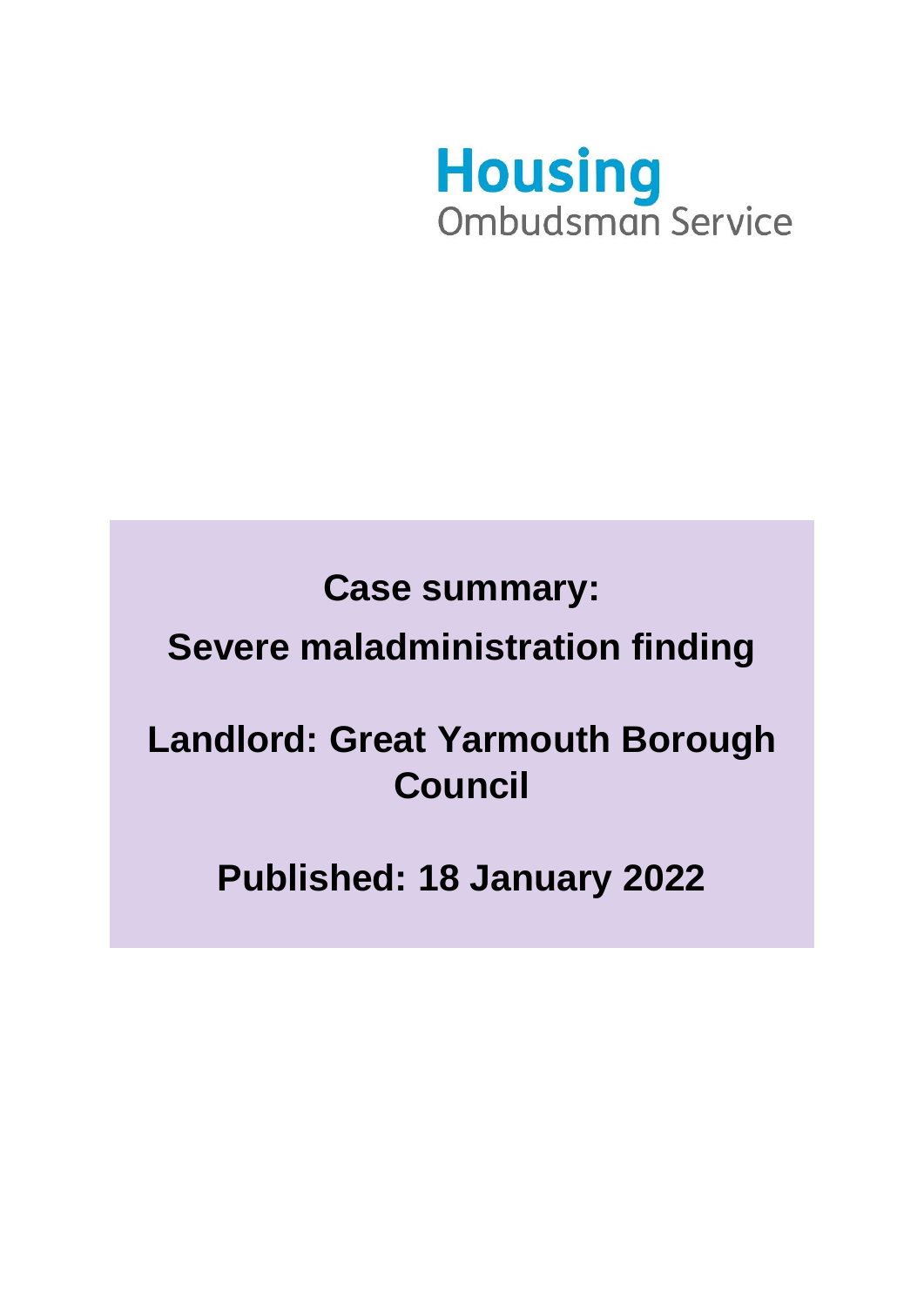#### **Landlord: Great Yarmouth Borough Council**

#### **Case reference: 202014779**

#### **Complaint category: Repairs (leaks, damp, mould) and complaint handling**

#### **The complaint**

The resident complained about the landlord's handling of repairs and improvement works to his home and the handling of the complaint.

#### **Background and summary of events**

The resident complained he had spent years trying to get his home brought up to a habitable standard. He advised there had been mould throughout the property since he moved in and had made it impossible to sleep in one of the bedrooms, damaged items and the landlord had only recently provided a dehumidifier. The landlord had proposed a temporary fix. Nor had the landlord addressed his concerns about the quality of improvement works.

The resident wrote again to escalate the complaint as there had been no response since an inspection was undertaken. He also reported that rainwater had entered his home through doors and windows and that the landlord had done nothing to alleviate this despite reports. The landlord acknowledged the resident's correspondence and advised it had been passed to a manager to review.

The resident chased progress with his complaint and outstanding repairs twice. He reported using towels to stop water ingress into the property. The landlord issued a stage two complaint response. It said delays had been caused by communication faults and offered £500 compensation.

#### **Assessment and findings**

#### *Repairs and works*

The landlord records show there was mould present in the kitchen, living room and a bedroom. Although there was a proposal to install a ventilation system to resolve the condensation that it had identified as causing mould growth, these works were never completed. It is of concern that there were no further actions to address damp in the property prior to the commencement of improvement works several months later.

The Housing Health and Safety Rating System is concerned with avoiding or, at the very least, minimising potential hazards. Under this rating system, the landlord has a responsibility to keep a property free from category one hazards, including damp and mould growth. The landlord was aware of mould growth in several rooms and later installed heaters in the property to assist in drying it out – this indicated that it accepted that there was a significant damp issue that needed to be addressed. It was therefore obliged to take steps to address the potential health and safety hazard – it was a serious failure that it failed to do so over the course of several months.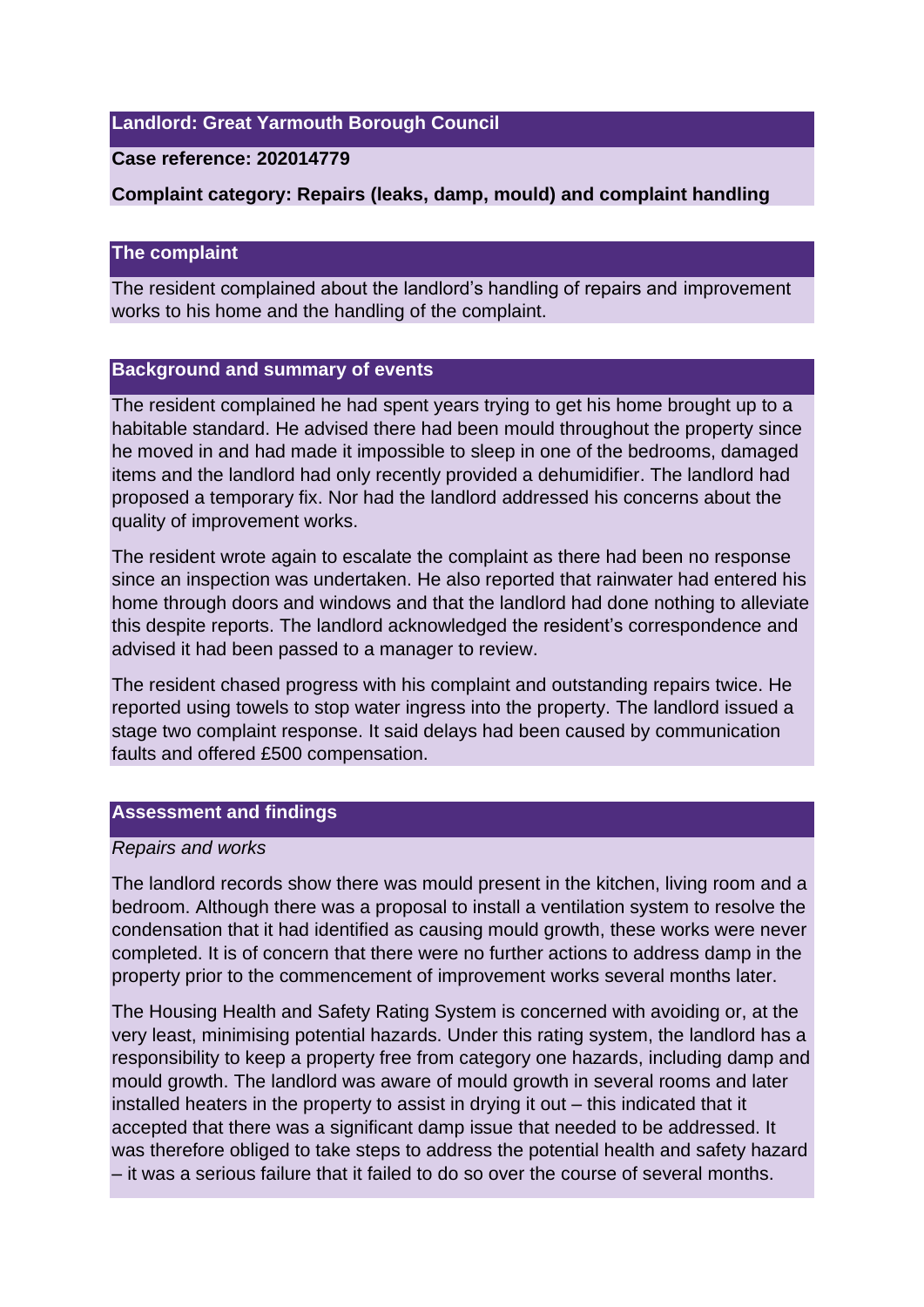The resident raised initial concerns about other improvement works to the property. Although the landlord noted that it had checked and was satisfied, there is no evidence of any steps taken by the landlord to investigate the other concerns raised by him – this was unreasonable.

The resident made requests for the landlord to address mould growth in the kitchen and bedroom while other works were happening. The landlord drew up a plan but these were not carried out to that room until later and he continued to report kitchen mould problems the following year – these delays were well outside of the landlord's 28-day timescale for routine repairs and therefore inappropriate.

The resident also raised concerns about works to his kitchen. These related to a period without use of the kitchen. Based on evidence seen by the Ombudsman, the landlord failed to address these matters with its contractors – this was unreasonable.

The resident raised concerns about the quality of works and reported water ingress. The landlord conducted inspections and established that further works were needed. It is of concern that there was no quality checking procedure in place such that the landlord was able to respond pro-actively to this; instead, the resident had to consistently report that the doors and windows were faulty and the landlord inspected on three occasions before it undertook further works.

During this period, the resident reported that the property was cold, he had to use towels to block water ingress into the property, possessions had been damaged and he believed that the poor quality windows had worsened the damp. The resident experienced a full winter with windows and doors that the landlord was aware needed further works.

It would have been appropriate for the landlord to have prioritised putting these works right given the impact on the resident and that it was already aware of a preexisting mould growth problem in the property. There is no evidence that the landlord considered the resident's concerns about the impact and whether there was therefore a case to decant into alternative accommodation. The landlord's failure to consider the impact of the defective works on his living conditions was a serious failing.

The landlord made a compensation award of £500 through the complaints process which it said was partially in recognition of some damaged items as well as increased energy costs due to the ill-fitting windows and need to dry out the property. However, it failed to identify service failings in its handling of the resident's damp reports and did not award any compensation for the distress and inconvenience caused by its delays over an 18 month period. Further, it delayed unreasonably in putting things right and did not demonstrate that any lessons had been learned to improve future delivery of improvement works.

In summary, the landlord failed to conduct any works to address the resident's reports of mould growth at his property, despite reports that this was causing damage. Other improvement works carried out by the landlord likely exacerbated the mould growth problem. It took more than 12 months to put right failures in its installation of new windows and doors at the property. These failings had a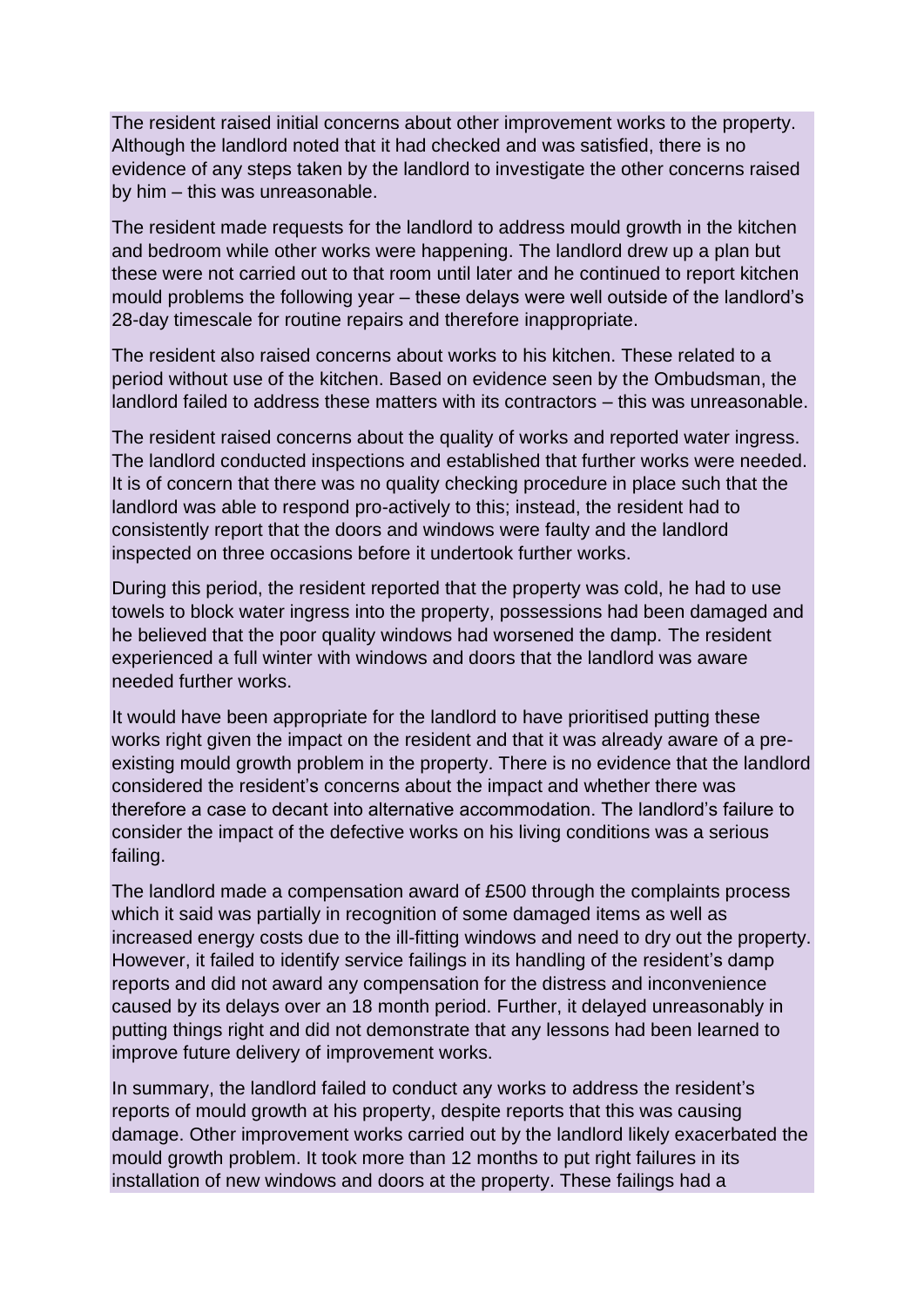significant impact on the resident's living conditions and the landlord's compensation award did not offer sufficient redress for this.

### *Complaint handling*

The resident submitted an initial complaint that related to improvement works and damp in the property. The landlord should have responded to this complaint within 10 working days according to its complaints policy but there is no record of a stage one complaint response having been sent – this was inappropriate.

The resident chased progress with the complaint twice. The landlord advised that the complaint was being reviewed at stage two of its complaints process. It should therefore have offered a response within 20 working days according to its complaints policy but it failed to for more than two weeks – this was inappropriate, particularly given there had been no response at stage one.

The resident asked to escalate his complaint to stage three. The landlord arranged an inspection of the property and issued the stage three complaint response. This was again two weeks outside of its complaints policy timescale and therefore inappropriate.

Throughout the complaints process, the resident made claims that various items had been damaged. The landlord responded by awarding £500 compensation at stage two of the complaints process which it said was partially in recognition of damage to furniture but it failed to explain how it had arrived at this figure.

Although it was resolution-focused for the landlord to make a compensation proposal, it was unreasonable that the landlord failed to set out what items it had agreed that it had been responsible for damaging.

Further, the resident provided a list of items in his stage three complaint escalation that the landlord had failed to address in its compensation offer. The landlord only reiterated its previous offer in the stage three complaint response and did not answer his specific claims – this was unreasonable. No evidence has been seen by the Ombudsman to demonstrate that the landlord signposted the resident to make a liability claim against it or its contractors for damaged possessions – this was also unreasonable.

In summary, the landlord failed to issue a stage one complaint response and delayed in providing responses at each stage of the complaints process. It also delayed in answering some aspects of the resident's complaint and did not advise him of the potential recourse of a liability claim for damaged possessions.

#### **Determination**

We found there was severe maladministration by the landlord in its handling of repairs and improvement works to the resident's property and service failure by the landlord in its handling of the related complaint.

We ordered the landlord to apologise for the service failures and signpost him to make a liability claim for damaged possessions. We also ordered the landlord to